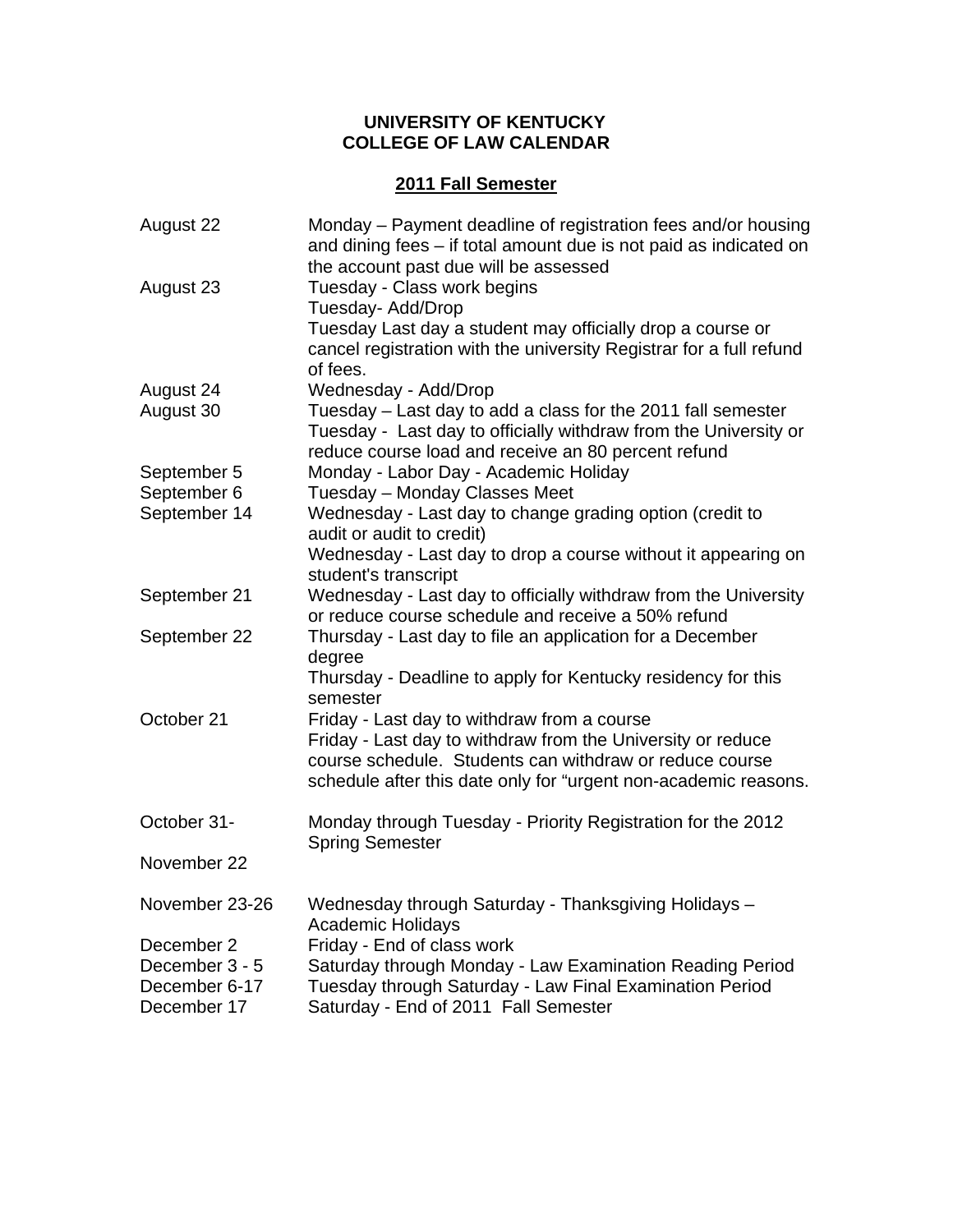## **UNIVERSITY OF KENTUCKY COLLEGE OF LAW CALENDAR**

# **2012 Spring Semester**

| January 9       | Monday - Add/Drop                                                                                                                                                                                                                    |
|-----------------|--------------------------------------------------------------------------------------------------------------------------------------------------------------------------------------------------------------------------------------|
|                 | Monday - Class work begins                                                                                                                                                                                                           |
| January 10      | Tuesday - Add/Drop<br>Tuesday - Last day a student may officially drop a course or<br>cancel registration with the University Registrar for a full<br>refund of fees                                                                 |
| January 16      | Monday - Martin Luther King Birthday - Academic Holiday                                                                                                                                                                              |
| January 18      | Wednesday - Last day to add a class for the 2012 Spring<br>Semester                                                                                                                                                                  |
| January 22      | Sunday – Payment deadline of registration fees and/or housing<br>and dining fees - if total amount due is not paid as indicated on<br>the account statement, a late payment fee of 1.25% of the<br>amount past due will be assessed. |
| February 1      | Wednesday - Last day to change grading option (credit to<br>audit or audit to credit)                                                                                                                                                |
|                 | Wednesday - Last day to drop a course without it appearing on<br>student's transcript                                                                                                                                                |
| February 8      | Wednesday - Last day to officially withdraw from the University<br>or reduce course schedule and receive a 50% refund                                                                                                                |
| February 9      | Thursday - Last day to file an application for a May degree<br>Thursday - Deadline to apply for Kentucky residency for this<br>semester                                                                                              |
| March 1         | Thursday - Last day for submission of application for admission<br>for 2012 Fall Semester                                                                                                                                            |
| March 9         | Friday - Last day to withdraw from the University or reduce<br>course schedule. Students can withdraw or reduce course<br>schedule after this date for "urgent non-academic reasons"                                                 |
| March 12 - 17   | Monday through Saturday - Spring Vacation - Academic<br>Holidays                                                                                                                                                                     |
| March 26 -      | Monday through Tuesday - Priority Registration for the                                                                                                                                                                               |
| April 17        | 2012 Summer Session and 2012 Fall Semester                                                                                                                                                                                           |
| April 20        | Friday - End of class work                                                                                                                                                                                                           |
| April 21-23     | Saturday through Monday - Law Examination Reading Period                                                                                                                                                                             |
| April 24- May 5 | Tuesday through Saturday - Law Final Examination Period                                                                                                                                                                              |
| May 4           | Friday - Law Commencement                                                                                                                                                                                                            |
| May 5           | Saturday - End of 2012 Spring Semester                                                                                                                                                                                               |